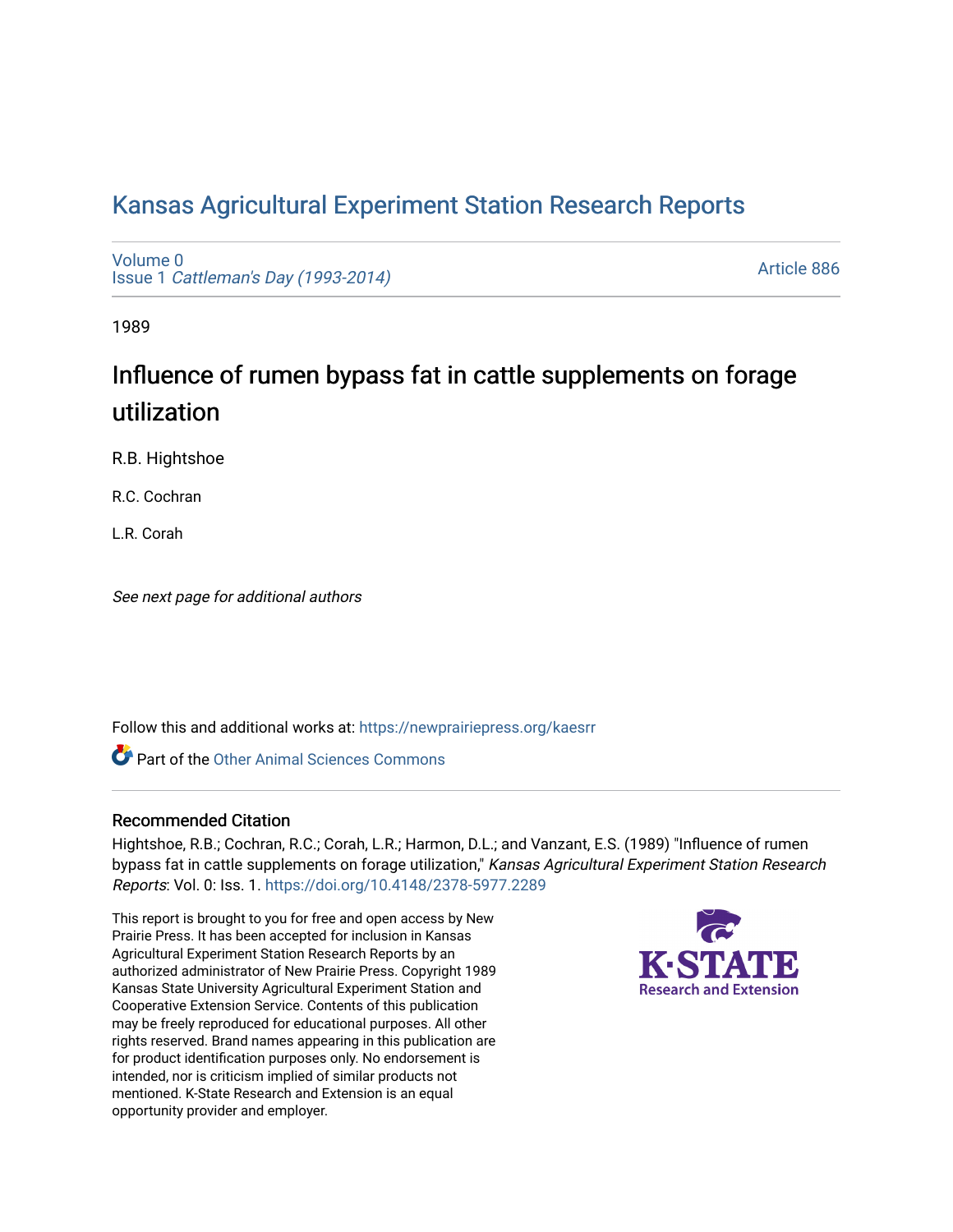# Influence of rumen bypass fat in cattle supplements on forage utilization

## **Abstract**

Incorporation of rumen bypass fat into a supplement to be fed with low quality forage did not affect total dry matter digestibility or ruminal dry matter fill. Similarly, no difference in digestibility was observed among types (animal vs. plant) or levels (low vs. high) of lipids used in this study. Rumen bypass fat apparently avoids the negative impact on forage utilization seen with conventional fats.

## Keywords

Cattlemen's Day, 1989; Kansas Agricultural Experiment Station contribution; no. 89-567-S; Report of progress (Kansas State University. Agricultural Experiment Station and Cooperative Extension Service); 567; Beef; Rumen; Forage; Supplements

#### Creative Commons License



This work is licensed under a [Creative Commons Attribution 4.0 License](https://creativecommons.org/licenses/by/4.0/).

#### Authors

R.B. Hightshoe, R.C. Cochran, L.R. Corah, D.L. Harmon, and E.S. Vanzant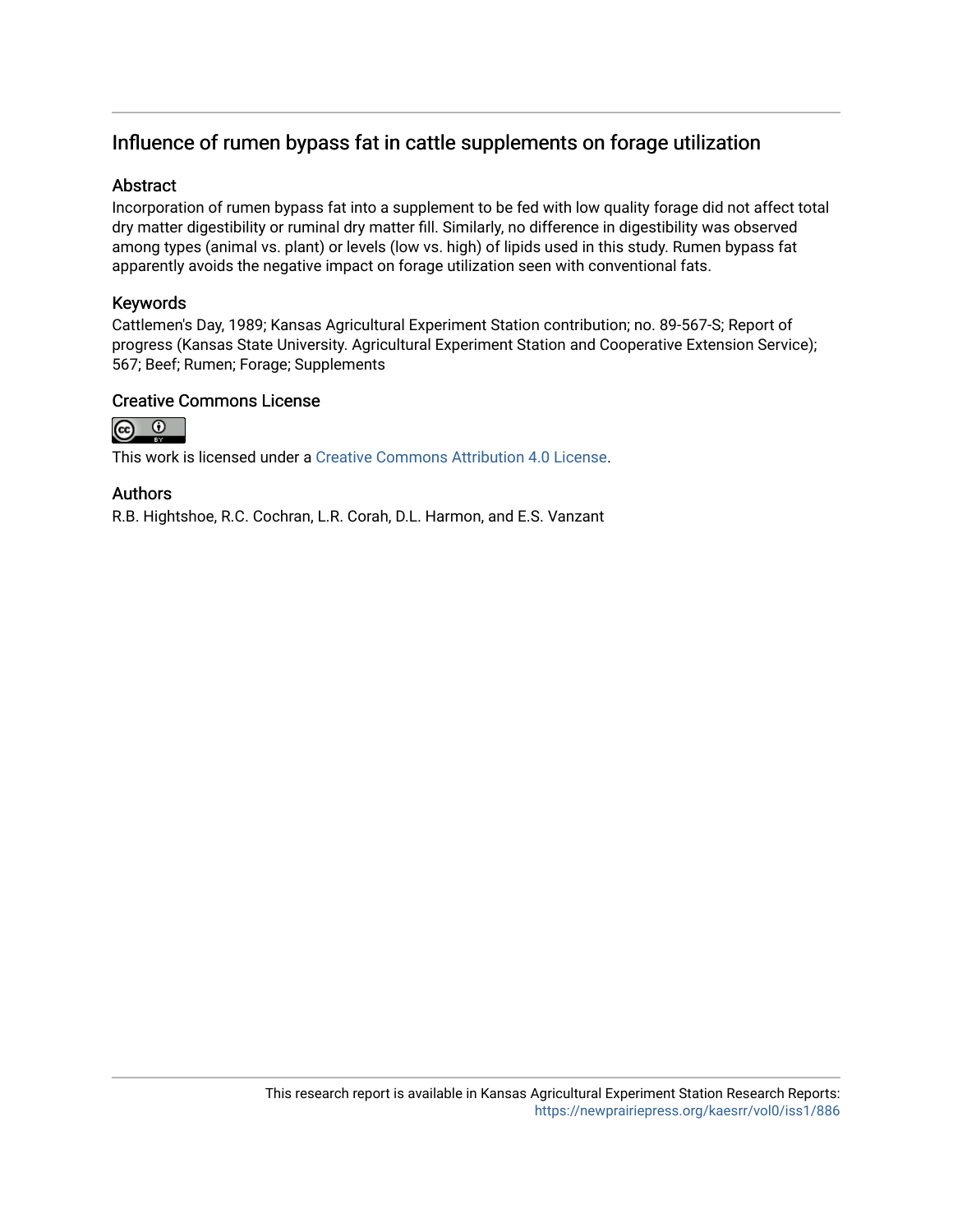

#### INFLUENCE OF RUMEN BYPASS FAT IN CATTLE SUPPLEMENTS ON FORAGE UTILIZATION<sup>1</sup>



R.B. Hightshoe, R.C. Cochran, L.R. Corah, D. L. Harmon, and E.S. Vanzant

#### **Summary**

Incorporation of rumen bypass fat into a supplement to be fed with low quality forage did not affect total dry matter digestibility or ruminal dry matter fill. Similarly, no difference in digestibility was observed among types (animal vs. plant) or levels (low vs. high) of lipids used in this study. Rumen bypass fat apparently avoids the negative impact on forage utilization seen with conventional fats.

#### Introduction

Historically, incorporation of energy-dense fat products into cattle rations has been limited to finishing rations and diets of high-producing dairy cows. Previously, beef producers with cattle on forage-based diets have been reluctant to utilize conventional fats in supplements because of negative influences on forage utilization. The recent development of commercial rumen escape (bypass) fat offers Kansas beef cattle producers a method of increasing energy density in supplements. Two trials were conducted to evaluate how incorporation of different levels and types of bypass fat in supplements would affect forage intake and digestibility.

#### **Experimental Procedures**

Forage intake trial: Twenty-four Angus x Hereford heifers averaging 764 lbs were blocked by weight and randomly assigned to one of six treatments: 1) Negative Control (no supplement), 2) Positive Control (soybean meal(SBM)  $+$  sorghum grain supplement), 3) Low Megalac<sup>®</sup> (SBM + sorghum grain + 17% Megalac supplement) 4) High Megalac (SBM + sorghum grain + 34% Megalac supplement), 5) Low Alifet (SBM + sorghum grain +  $15\%$ Alifet supplement), or 6) High Alifet (SBM  $+$  sorghum grain  $+$  30% Alifet supplement). Alifet is a crystallized natural animal fat that contains 92% crude fat and is incorporated with a neutral, starch-based carrier. Alifet has a digestible energy value of 3.34 Mcal/lb. Megalac is comprised of the calcium salts of fatty acids of plant origin and has a crude fat content of 82.5%. Megalacs' digestible energy value is 3.1 Mcal/lb, and it contains 8 to 10% calcium. All supplements were fed at 0.30% of body weight on a dry matter basis. The level of SBM was adjusted to equalize the crude protein (CP) content of the fat supplements with that of the  $26\%$ CP positive control. Because of the different digestible energy values for each of the bypass fat

<sup>&</sup>lt;sup>1</sup> The authors express sincere appreciation to Mr. Gary Ritter, Mr. Wayne Adolph, and the student employees at the Range/Cow-calf Unit for their invaluable assistance in conducting this trial.